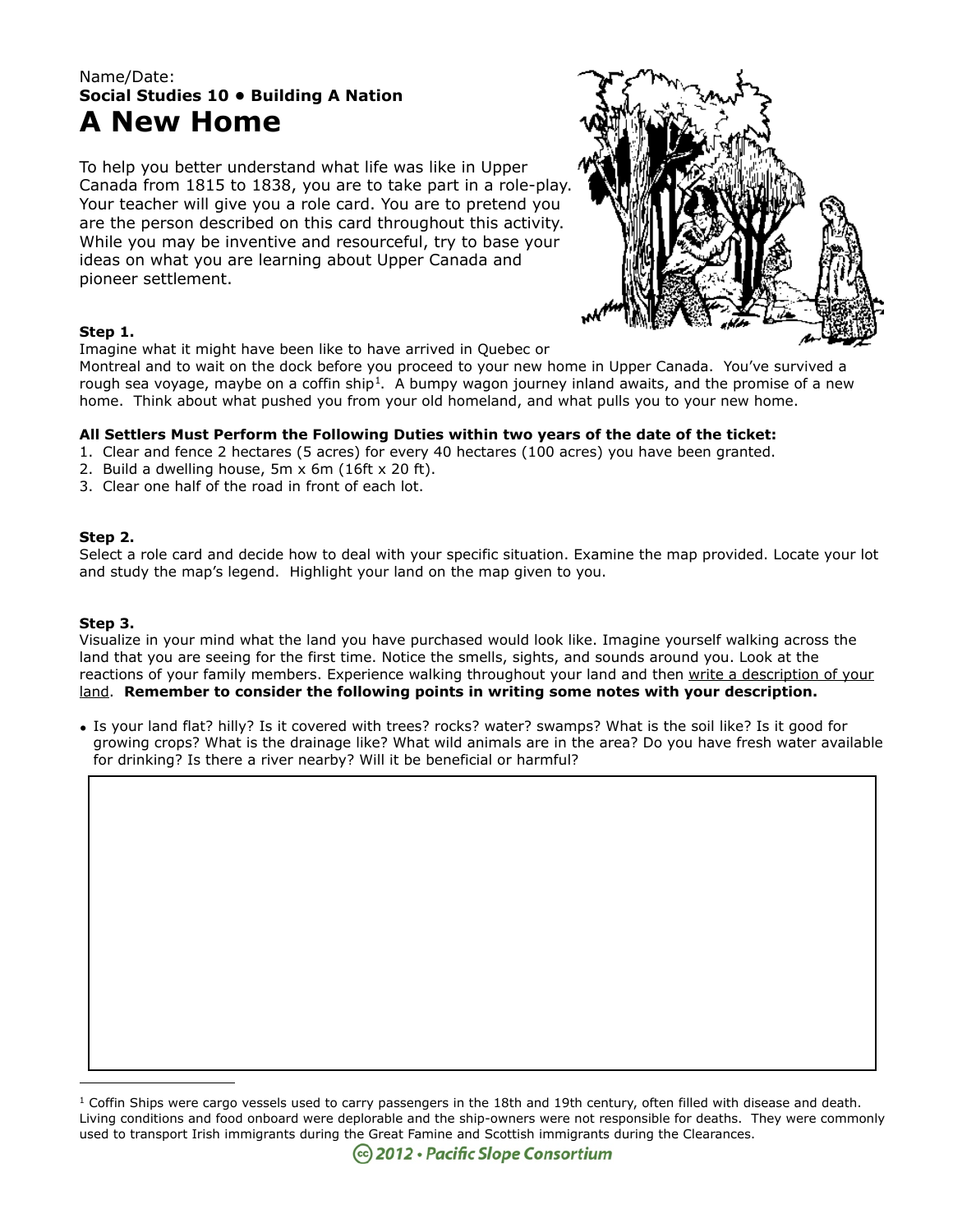**Step 4.** Think about and make plans of what you would do for your first three months. Make brief notes of your decisions. Search out classmates with skills, land or supplies you may need and work together to develop a plan to get settled on your new land. Make notes describing what things you will be doing in the first three months in your new home. **Remember to consider the following points in writing some notes with your description.**

- What skills do you have?
- What equipment do you have?
- What assistance is available from family members, the religious community, hired help, the Aboriginal people?
- What food supplies have you brought with you?
- What do you do to get by (and start achieving your goals) in the first three months?

**Step 5.** Think about and make plans (notes) for the next two years. (Remember duties you are required to do by law before you get the deed to your land.) **Remember to consider the following points in writing some notes with your description.**

- How do you plan to survive through the first winter?
- What will you do if someone in your family is injured or becomes sick?
- If you are going to grow a crop how will you harvest it?
- How do you plan to meet others in your area? Or does the isolation not bother you?
- Do you feel it is important to co-operate with others in your area? If so, how?
- Do you feel a school should be built nearby? A church? If so, who will build it and how?
- Is transportation a problem? What about roads? Waterways? Do you feel you should be involved in building them?
- How do you "pay for" the goods and services you need and use?
- What ways are there for making money<sup>[2](#page-1-0)</sup>?
- Check above to see if you have completed all the duties you are required to do?

<span id="page-1-0"></span><sup>&</sup>lt;sup>2</sup> Potash was one way for settlers to earn cash after the land was cleared. The large hardwood trees were collected and burned in huge bonfires. Water was poured through the ashes. The liquid was boiled in iron pots until it evaporated. The remaining grey powder, known as potash, was sold to Europeanfactories where it was used in the manufacture of soap and cosmetics.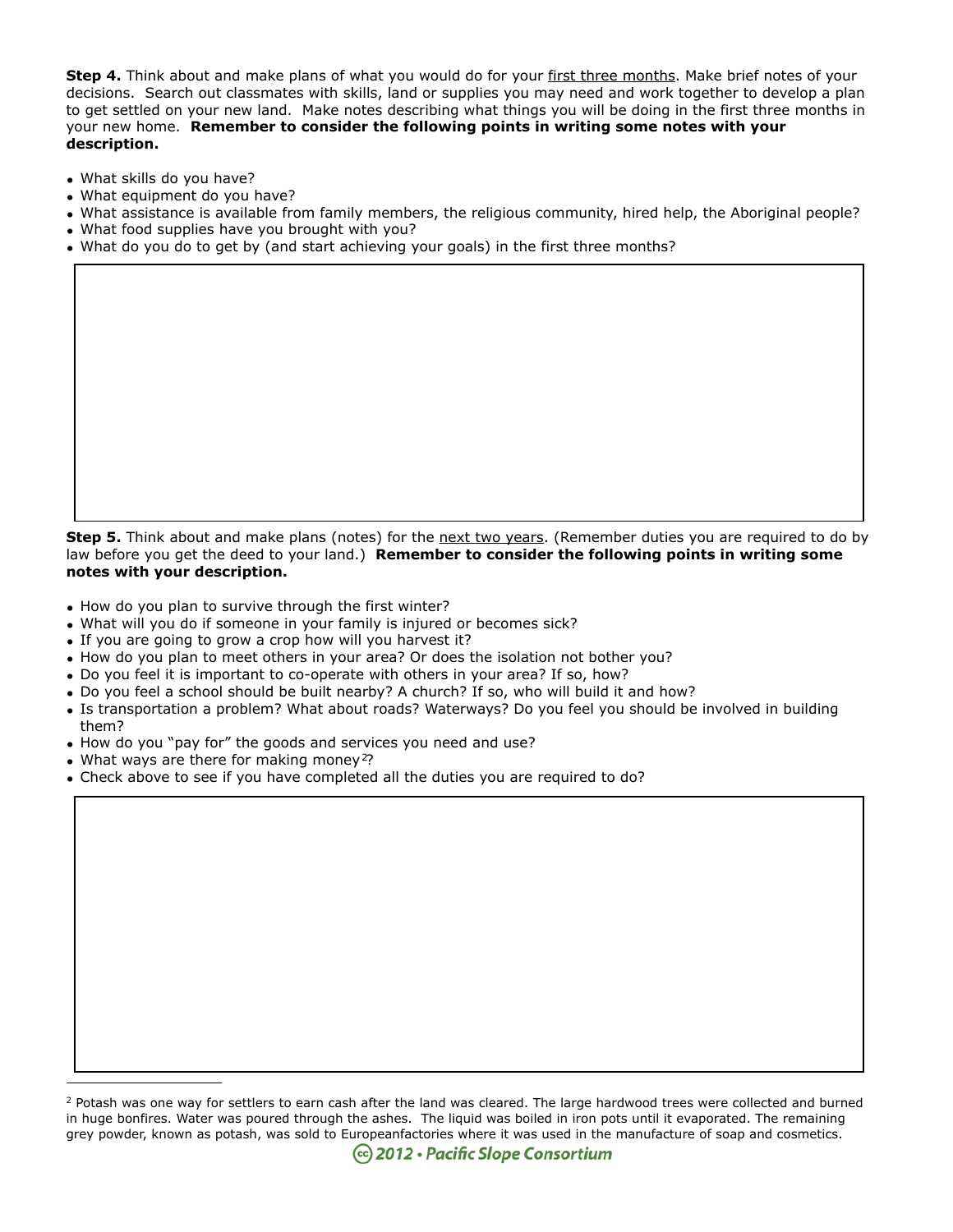#### **Step 6.** Think about and make plans for the next five years. **Remember to consider the following points in writing notes with your description.**

- How will the area in which you live change over the next five years?
- How do you plan on looking after the soil so it does not become depleted?
- What will you do if you need more land?
- What industries do you think should be developed in the area?<sup>[3](#page-2-0)</sup> How should this be done?
- Is there a need for a village or town to be built in your area? Where would it best be built?
- Would you provide assistance to newcomers? If yes, what kind of assistance? If no, why not?
- What problems have you bad in keeping the roads in good condition?

• How have the **Crown reserves**[4](#page-2-1) and the **clergy reserves**[5](#page-2-2) interfered with your building and maintaining roads?

• How has the land granting system encouraged **speculation**[6](#page-2-3)?

**Step 7.** When you have finished the role-play, and completed steps 1-6, it is time to reflect on your new life in Upper Canada and write to your relatives in the old home you left behind. This is the story of your new life, your new home. You may use detials you've learned from other lessons in this unit, and are free to adjust you "memory" of what happended during the role-play. Your communication back to the old country will probably take the form of a letter, but you could use other formats, too, if you have a good idea.

**Step 8.** Put it all together -- the observations from Step 3, the 3-month, 2-yr, and 5-yr plans from Steps 4-6, and the letter home from Step 7. The whole bundle is your "A New Home" project -- make it attractive and interesting. Maybe parts of it look like a journal or a story. It could include lists, descriptions, a chronicle of events (what has happened to you), and thoughts about the land, people, challenges, shleter, food, social events, etc. You may also wish to research travel conditions and life aboard an immigrant ship so you can describe your passage to British North America. Many of you probably arrived by boat in Quebec city before continuing on to Upper Canada by wagon. Although you could use existing maps and images, you are encouraged to draw your own. You are also encouraged to weave in information from your Lesson 2B notes and others sources.

Due date (Semester 2, 2011-2012): Thursday, March 8th

<span id="page-2-0"></span> $3$  Grist mills for grinding grain and saw mills for planing logs into lumber were needed in pioneer communities. These mills were located near rivers as running water was necessary in the milling process.

<span id="page-2-1"></span><sup>4</sup> **Crown reserve**—one-seventh of all public land was set aside for the British government by the Constitutional Act of 1791. By 1825 these lands were finally sold because they prevented compact settlement, making it difficult to complete roads.

<span id="page-2-2"></span><sup>5</sup> **Clergy reserve**—one-seventh of all public land was set aside for Protestant schools and churches by the Constitutional Act of 1791.

<span id="page-2-3"></span><sup>6</sup> **Speculation**—the act of buying or selling land, at some risk, with the hope of making large profits from future price changes.**© 2012 • Pacific Slope Consortium**